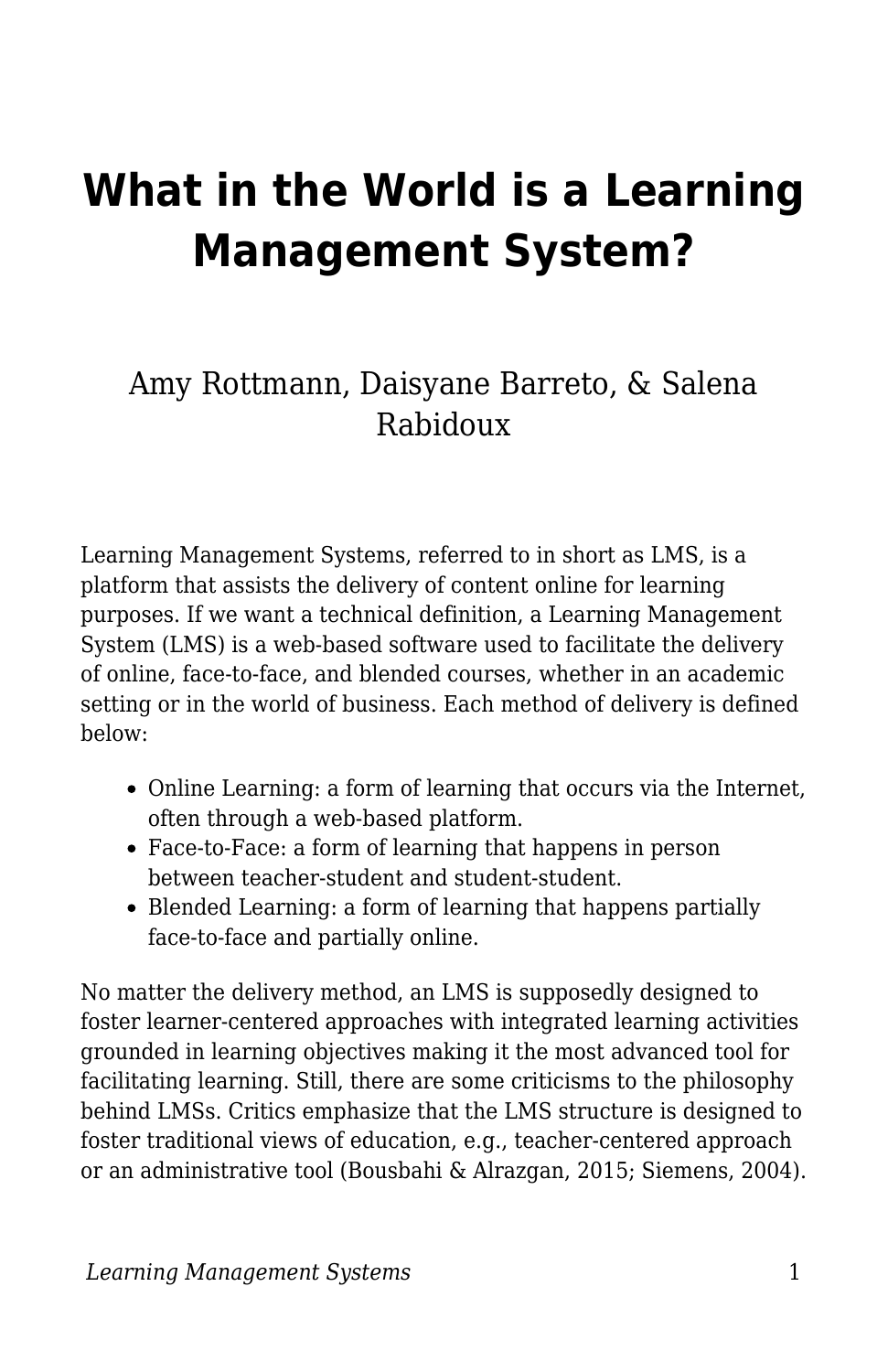In a LMS, the course designer or instructor controls the design of the instruction (e.g., sequence of content) and the nature of interactions (i.e., to whom, when and how learners interact), so they have the ability to determine how the LMS will function. Designers and instructors can create courses that are learner-centered through numerous strategies such as open-discussion forums, learner choice in assignments, and video messaging to name a few. Although there are critics, LMS are "currently the climax to which educational technology is applied in the planning and execution of transformational teaching-learning experiences interactively and collaboratively to best capture and maintain the students' attention via a wide range of platforms that most suits the briskly changing world of globalization and internationalisation" (Kpolovie, & Lale, 2017, pp.81). In chapter four, you will further explore learnercentered design using xAPI.

### **How was the LMS Born?**

LMS have redefined the way instruction is delivered. The first step towards LMS began in 1924 with something referred to as the teaching machine. Sidney Pressey invented the teaching machine which replicated the typewriter with the ability to facilitate a multiple choice assessment (Quizworks, 2017). The teaching machine created a boom in inventions for furthering what we know today as learning management systems. It was not until the invention of the HP computer that LMS inventions skyrocket. Interestingly, the first ever software-based LMS came with the HP competitor Macintosh, which was launched by SoftArc in 1990. In 2002, Martin Dougiamas launched the first open-source internal network for facilitating learning on a global digital platform, which birthed Moodle. However, it was not until 2012 that LMS became cloud-based releasing the burden of server maintenance (Quizworks, 2017).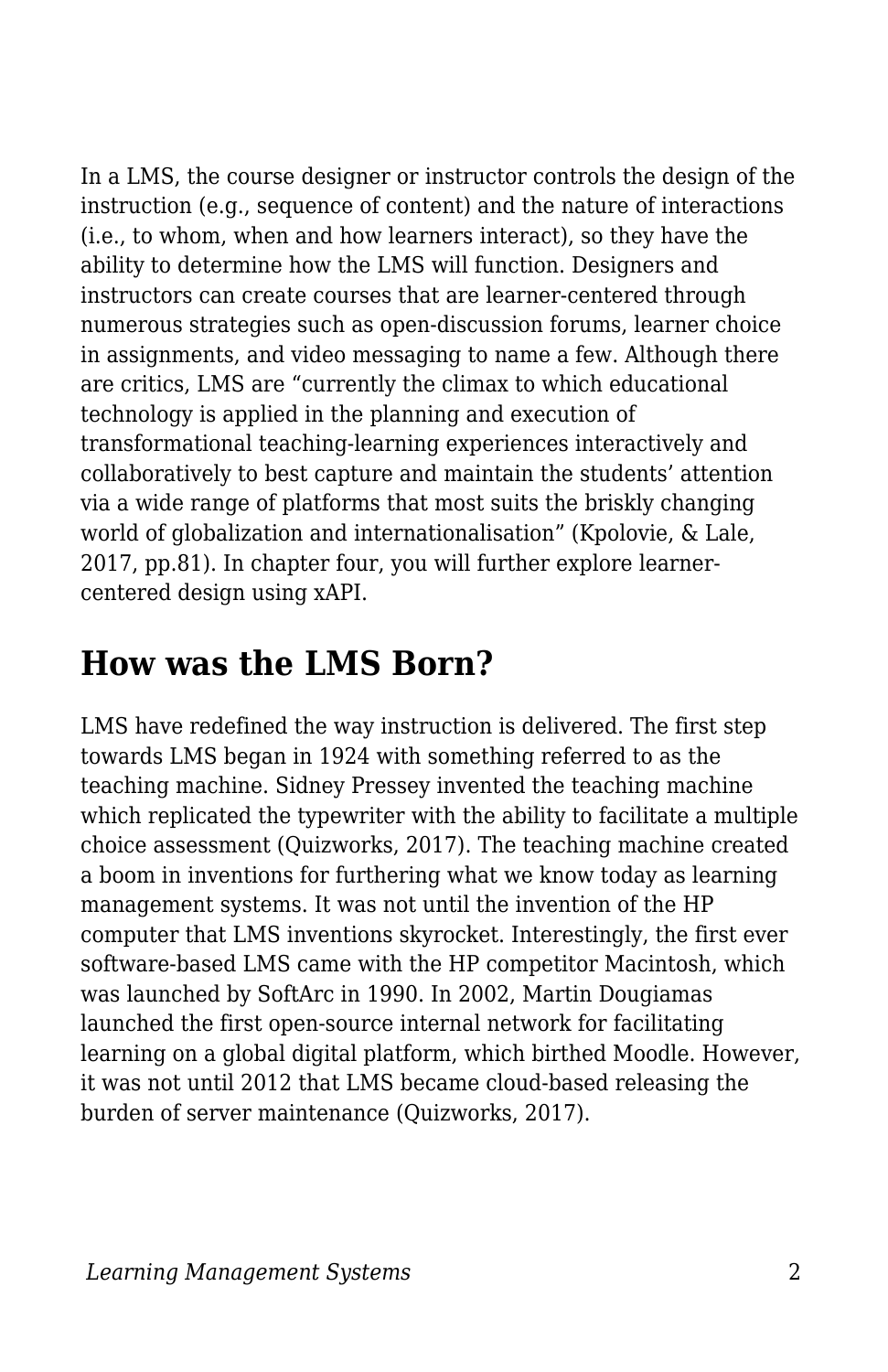# **Who Uses LMS?**

Today, LMS have become essential for various educational and training settings. Educational institutions, public and private, are using LMSs to not only create learner-centered instruction, but foster global inclusion and increase revenue (Kpolovie, & Lale, 2017; Smith, 2016). Educational institutions have been the frontrunner for adopting LMSs, but consulting companies and businesses have also seen its power. Corporations have been adopting LMSs for onboarding new hires, continuing education of employees, and facilitating workplace safety training (Mindflash, n.d.). To get a little more in-depth, below is a list of stakeholders who may adopt LMSs, but it is not comprehensive:

- Businesses, large and small like law firms, healthcare institutions, insurance agencies, home improvement stores, etc.
- Non-profit Organizations like the Charles Koch Foundation or the Red Cross
- Federal Government Agencies for training the military, CIA, FBI, etc.
- Traditional educational institutions like community colleges, universities both public and private, and virtual public schools.
- Online/eLearning-based institutions like Khan Academy, Lynda.com, etc.

## **Why Use an LMS?**

There are many reasons for institutions, organizations or companies to adopt an LMS. One of the reasons is the faster distribution of content. Content is centralized in an online environment where learners can access and download information from any location, at any time, as long as the internet and computer technologies are available. In addition to the faster distribution of content, LMS can cut costs for organizations and companies as there is no need to travel to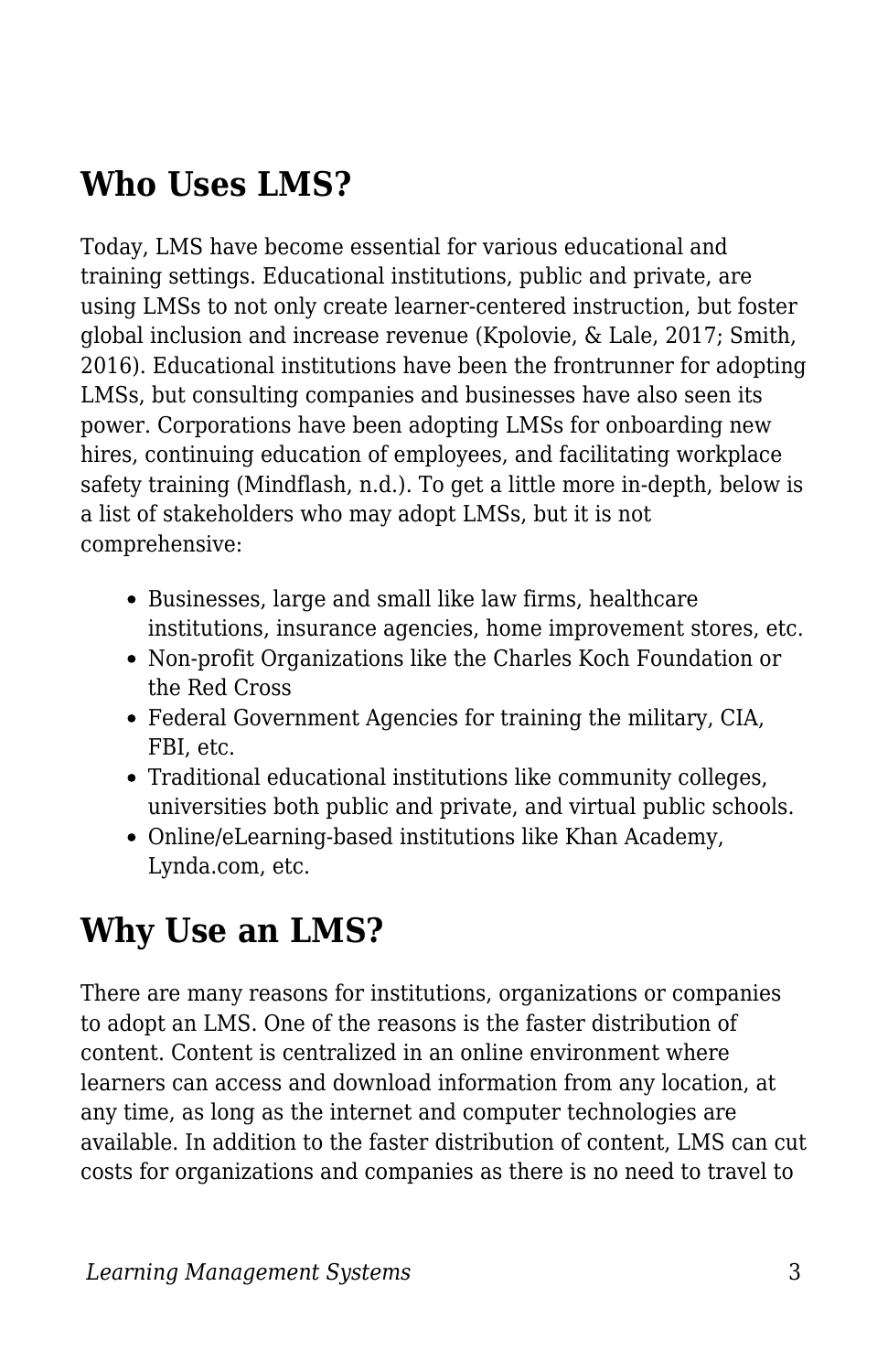a physical location to deliver content. This also means there are no fees associated with amenities and facilities as the content is being delivered virtually. LMS also do the following:

- Streamlines processes such as communication, centralizes content, improves tracking of student progress
- 24/7 access to content for learners
- Offers better academic outcomes through the integration of engagement and gamification
- Flexibility for on-demand learning
- Data collection concerning student learning
- Multimedia content offerings
- Integrated assessments of learning

If a business or educational institution needs to measure learning, then an LMS is the best option as it tracks and houses results/grades of learners' retention of information. However, there are instances when businesses and educational institutions need to provide resources without measuring learning. In those instances, the best distribution platform would be a Content Management System.

A Content Management System (CMS) is any software that stores content. CMS use metadata for tagging content, which helps increase efficiencies when searching for content (Dubow, 2013). A CMS offers the most basic way to store content. Often times a CMS looks like a static website full of information or a "download the required documents in a standard style such as Microsoft Word, PowerPoint, etc. when switching to web content" (Qwaider, 2017, p.589). In fact, most websites are designed through the basis of a CMS because a CMS hosts the content in folders (Ninoriya, Chawan, & Meshram, 2011). Users are able to click on different links throughout the platform and pull up the appropriate content. Here is a list of the main function of a CMS:

Content Management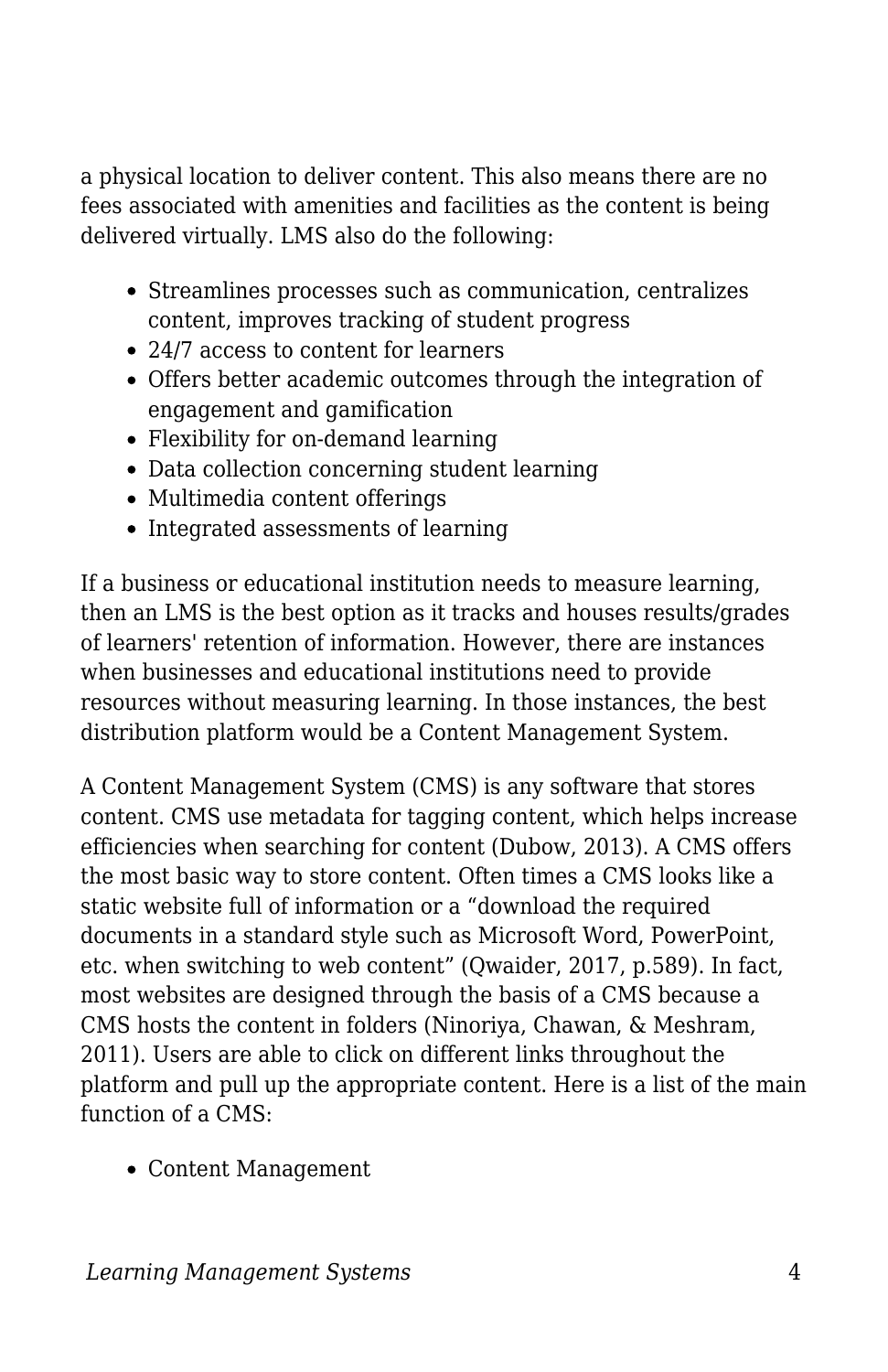- Create Content
- Search Engine for Content

# **What Happens When a CMS and LMS are Combined? LCMS is Born**

Now we know what an LMS is and what a CMS is, what about an LCMS? A CMS is a tool that stores content, but when you add the component of learning to a CMS, you get a Learning Content Management System (LCMS). A LCMS in essence covers both the CMS and LMS, which means it is "a computer program that facilitates computer and Internet learning and has a branch within a broader family known as e-learning" (Qwaider, 2017, pp.589).

The focus with LCMS is content as "it tackles the challenges of creating, reusing, managing, and delivering content" (Oakes, 2002, p. 74). It allows many authors to create, store, and reuse learning content modules; "it gives and supports authors, instructional designers, and materials specialists the ability to create, develop and modify learning content more efficiently. So that it is easy to control, collect, distribute and reuse them to suit the elements of the educational process: from the trainer, trainee, instructional designer and expert to the course" (Qwaider, 2017, p.588). Think about an LCMS as a library. As you walk through the bookshelf isles, you will find books (content) from different subject areas that can inform your knowledge. You decide which books are relevant to inform your learning, but learning is not assessed.

There can often be confusion around LMS and LCMS because the two are closely related. Think of it this way, the main user of the LCMS is the instructional designer or course creator and the main user of the LMS is the learner (Dubowy, 2013). The efforts that go into the creation of resources in an LCMS can be integrated into an LMS. LCMS and LMS certainly have a different focus but integrate very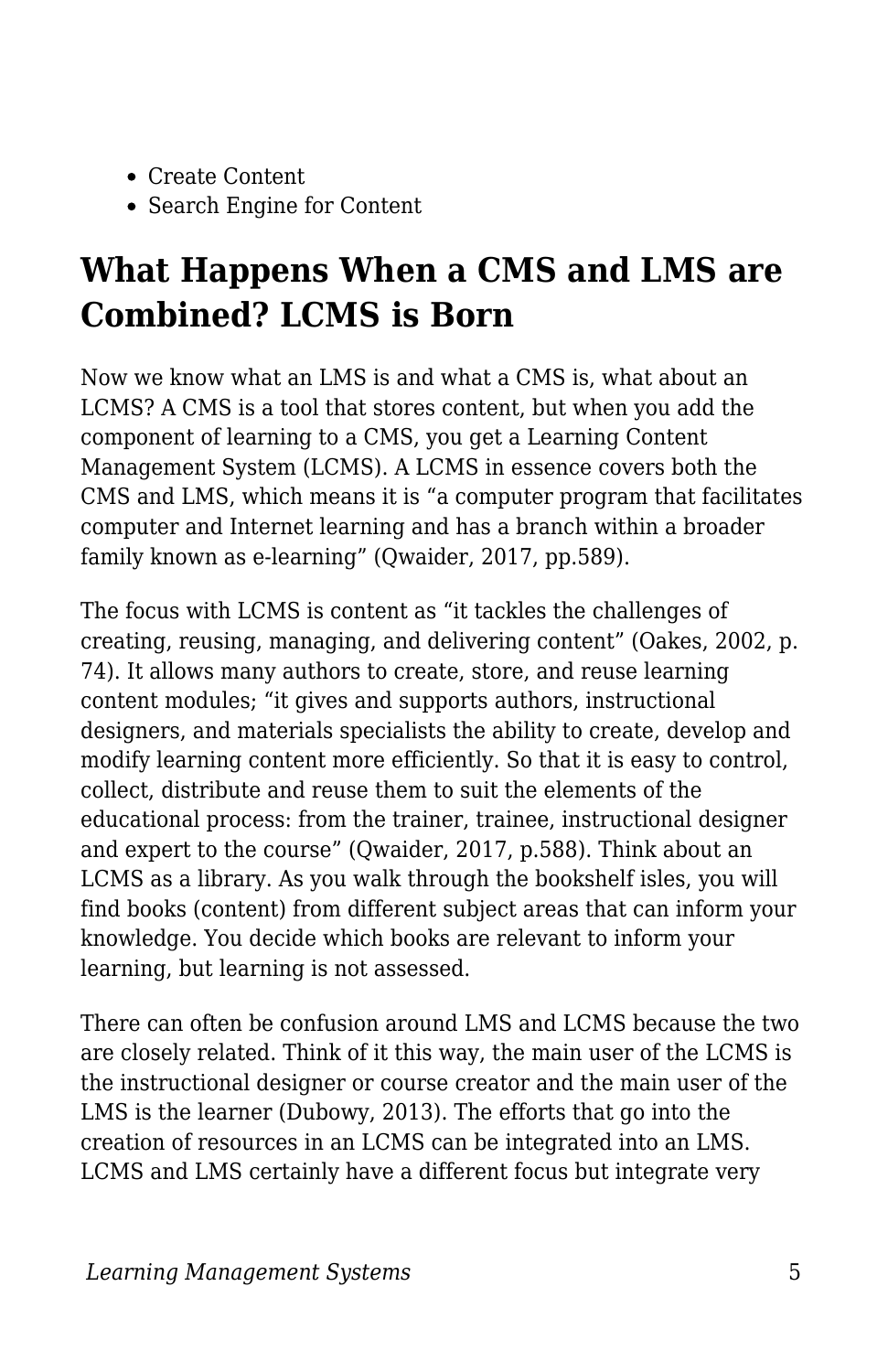well; the LCMS allows for the creation and delivery of learning objects (LO) while LMS manages the learning process as a whole, incorporating the LCMS within it (Greenberg, 2002). The table below clearly outlines the differences between LMS and LCMS.

#### **Table 1**

*Differences between an LMS and LCMS*

|                                                                              | <b>LMS</b>                                              | <b>LCMS</b>                                                                  |  |
|------------------------------------------------------------------------------|---------------------------------------------------------|------------------------------------------------------------------------------|--|
| Primary target users                                                         | Training<br>managers,<br>instructors,<br>administrators | Content<br>developers,<br>instructional<br>designers,<br>project<br>managers |  |
| Provides primary management<br>of                                            | Learners                                                | Learning content                                                             |  |
| Management of classroom,<br>instructor-led training                          | Yes (but not<br>always)                                 | Nο                                                                           |  |
| Performance reporting of<br>training results                                 | Primary Focus                                           | Secondary Focus                                                              |  |
| Learner Collaboration                                                        | Yes                                                     | Yes                                                                          |  |
| Keeping learner profile data                                                 | Yes                                                     | N <sub>0</sub>                                                               |  |
| Sharing learner data with an<br>Enterprise Resource Planning<br>(ERP) system | Yes                                                     | N <sub>0</sub>                                                               |  |
| <b>Event Scheduling</b>                                                      | Yes                                                     | Nο                                                                           |  |
| Competency mapping-skill gap<br>analysis                                     | Yes                                                     | Yes (in some<br>cases)                                                       |  |
| Content creation capabilities                                                | N <sub>0</sub>                                          | Yes                                                                          |  |
| Organizing reusable content                                                  | N <sub>0</sub>                                          | Yes                                                                          |  |
| Creation of test questions and<br>test administration                        | Yes                                                     | Yes                                                                          |  |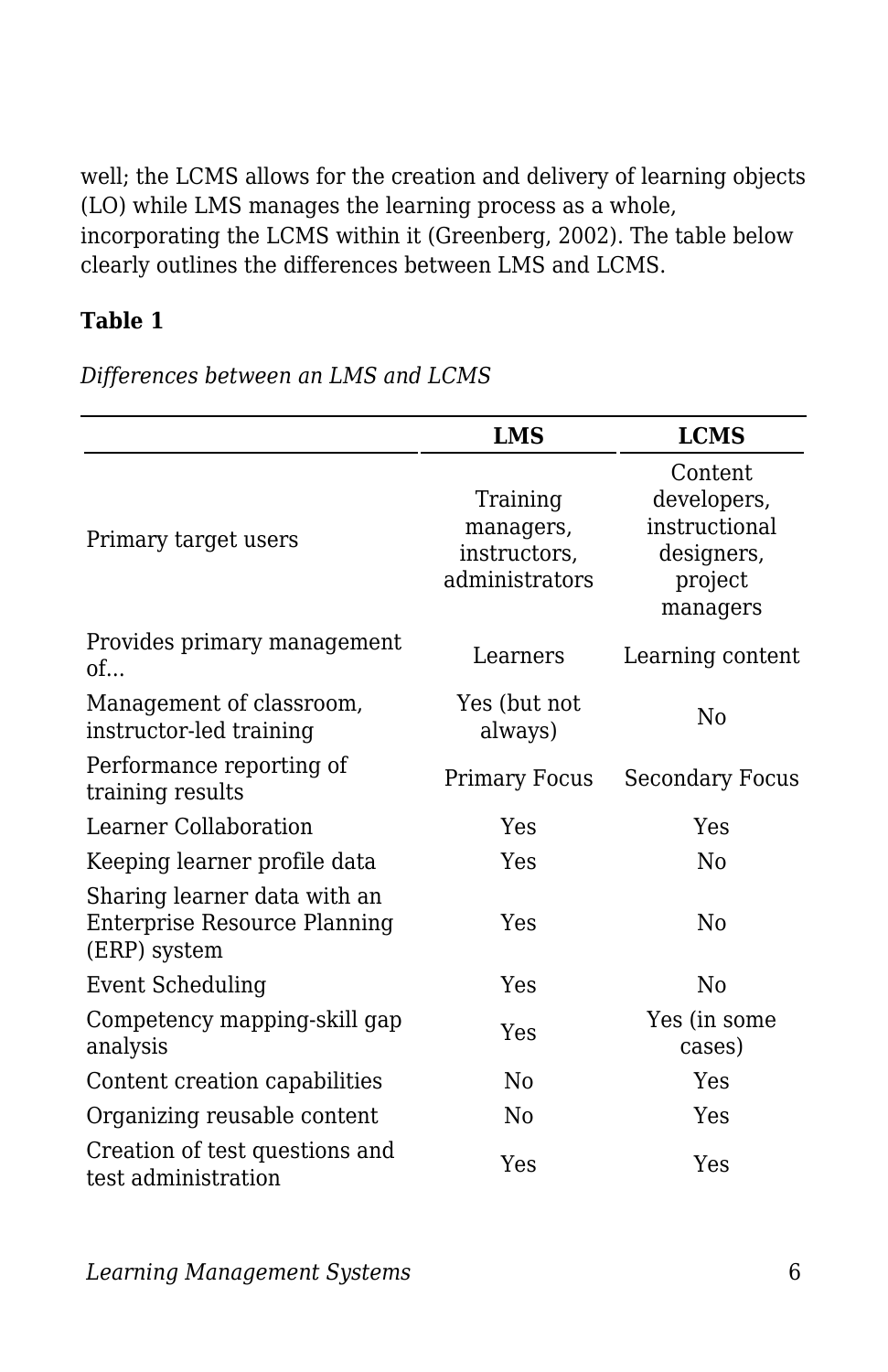| Dynamic pre-testing and<br>adaptive learning                                       | N <sub>0</sub> | Yes |
|------------------------------------------------------------------------------------|----------------|-----|
| Workflow tools to manage the<br>content development process                        | N <sub>0</sub> | Yes |
| Delivery of content by<br>providing navigational controls<br>and learner interface | N <sub>0</sub> | Yes |

*Note*. Retrieved from Hall, B. (2004). LMSs and LCMSs demystified [PDF document]. Retrieved from [https://edtechbooks.org/-mai](http://www.cedma-europe.org/newsletter%20articles/Brandon%20Hall/LMSs%20and%20LCMSs%20Demystified.pdf)

Table 1 clearly outlines the differences between LMS and LCMS. LMS provides trainers and instructors the ability to manage learner outcomes, which is why instructional designers use it when creating trainings and courses. However, not all LMS are the same, and as designers, you must be aware of the differences to determine which LMS meets your designing needs. In the next chapter, you will learn about the different types of LMS to help you gain an understanding of what LMS is best for your designing needs.

### **References**

Bousbahi, F., & Alrazgan, M. S. (2015). Investigating IT faculty resistance to learning management system adoption using latent variables in an acceptance technology model. *The Scientific World Journal*.

Dubowy, M. (2013, February 19). LMS vs LCMS vs CMS...changing one letter makes a big difference. Retrieved from https://www.opensesame.com/blog/lms-vs-lcms-vs-cmschanging-one-le tter-makes-big-difference

Hall, B. (2004). LMSs and LCMSs demystified [PDF document]. Retrieved from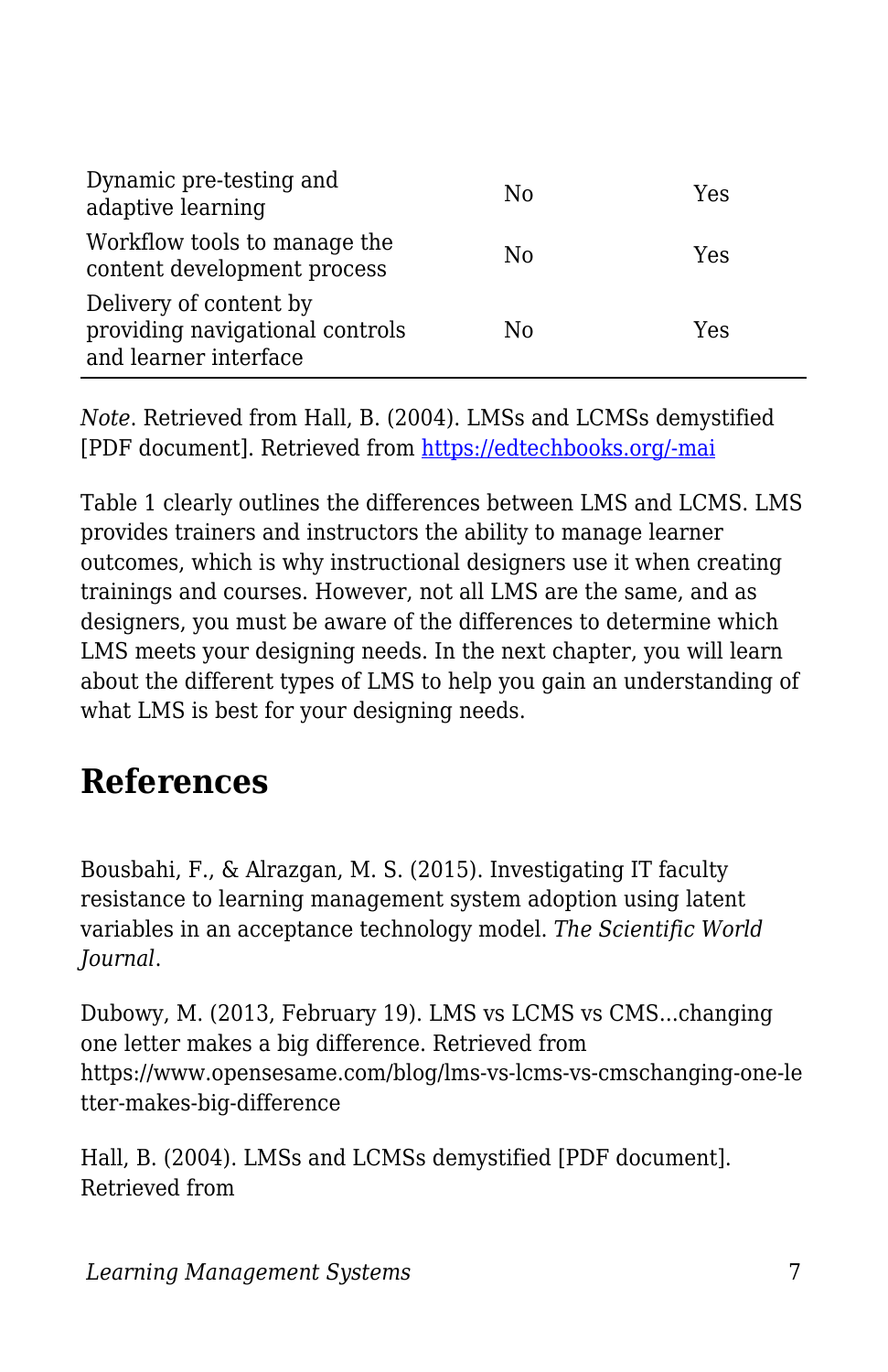http://www.cedma-europe.org/newsletter%20articles/Brandon%20Hall /LMSs%20and%20LCMSs%20Demystified.pdf

Kpolovie, P. J., & Lale, N. E. S. (2017). Globalization and adaptation of university curriculum with LMSs in the changing world. *European Journal of Computer Science and Information Technology*, *5*(2), 28-89.

Mindflash. (n.d.). What is an LMS? Retrieved from https://www.mindflash.com/learning-management-systems/what-is-anlms

Ninoriya, S., Chawan, P. M., Meshram, B.B. (2011). CMS, LMS and LCMS for eLearning. *International Journal of Computer Science Issues*, *8* (2), 644-647. Retrieved from http://citeseerx.ist.psu.edu/viewdoc/download?doi=10.1.1.403.175&re p=rep1&type=pdf

Siemens, G. (2004). Learning Management Systems: The wrong place to start learning. *Elearnspace*.

Smith, R. (2016). Recruiting and serving online students at a traditional university. *College and University*, *91*(3), 67.

System. (2017). In Merriam-Webster.com. Retrieved from https://www.merriam-webster.com/dictionary/system

Quizworks. (2017). History of LMS (Learning Management Systems). Retrieved from https://www.easy-lms.com/help/lms-knowledge-center/history-of-lms/it em10401

Qwaider, W. Q. (2017). Information security and learning content management system(LCMS). *International Journal of Advanced Computer Science and Applications*, *8*(11), 588-593.